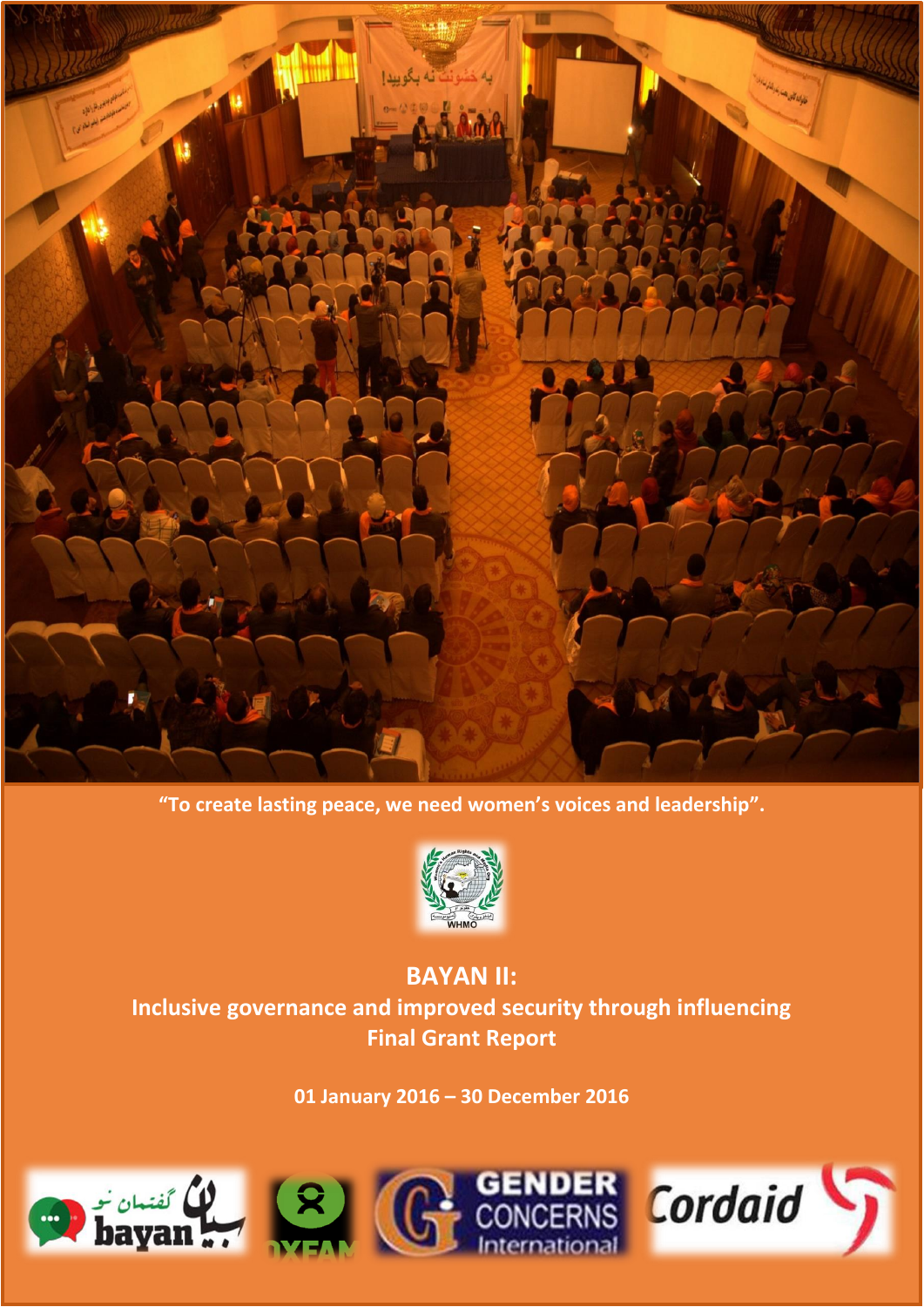| <b>Implementing Partner</b>                   | <b>Women's Human Rights and Media Organization</b>                                                                                              |
|-----------------------------------------------|-------------------------------------------------------------------------------------------------------------------------------------------------|
| <b>Name of Contact Person</b><br><b>Email</b> | Wali Ahmad Shirzad<br>info@whmo.org                                                                                                             |
| <b>Target Province (s)</b>                    | Kabul, Balkh, Samangan, Jwzjan, Takhar, Kunduz,<br>Baghlan, Kandahar, Helmand, Sar-e-Pol, Faryab,<br>Wardak and Logar, Paktia, Parwan provinces |
| <b>Project title</b>                          | <b>BAYAN II: Inclusive governance and improved</b><br>security through influencing                                                              |
| <b>International Consortium</b>               | Oxfam, Gender Concerns International and Cordaid                                                                                                |
| <b>Office</b>                                 | Sarak Tasadi Milli Bus, Second ally left, (A) Part of<br>Khoshal Khan Mena, Behind Shadab Zafar Buildings,<br>Kabul, Afghanistan                |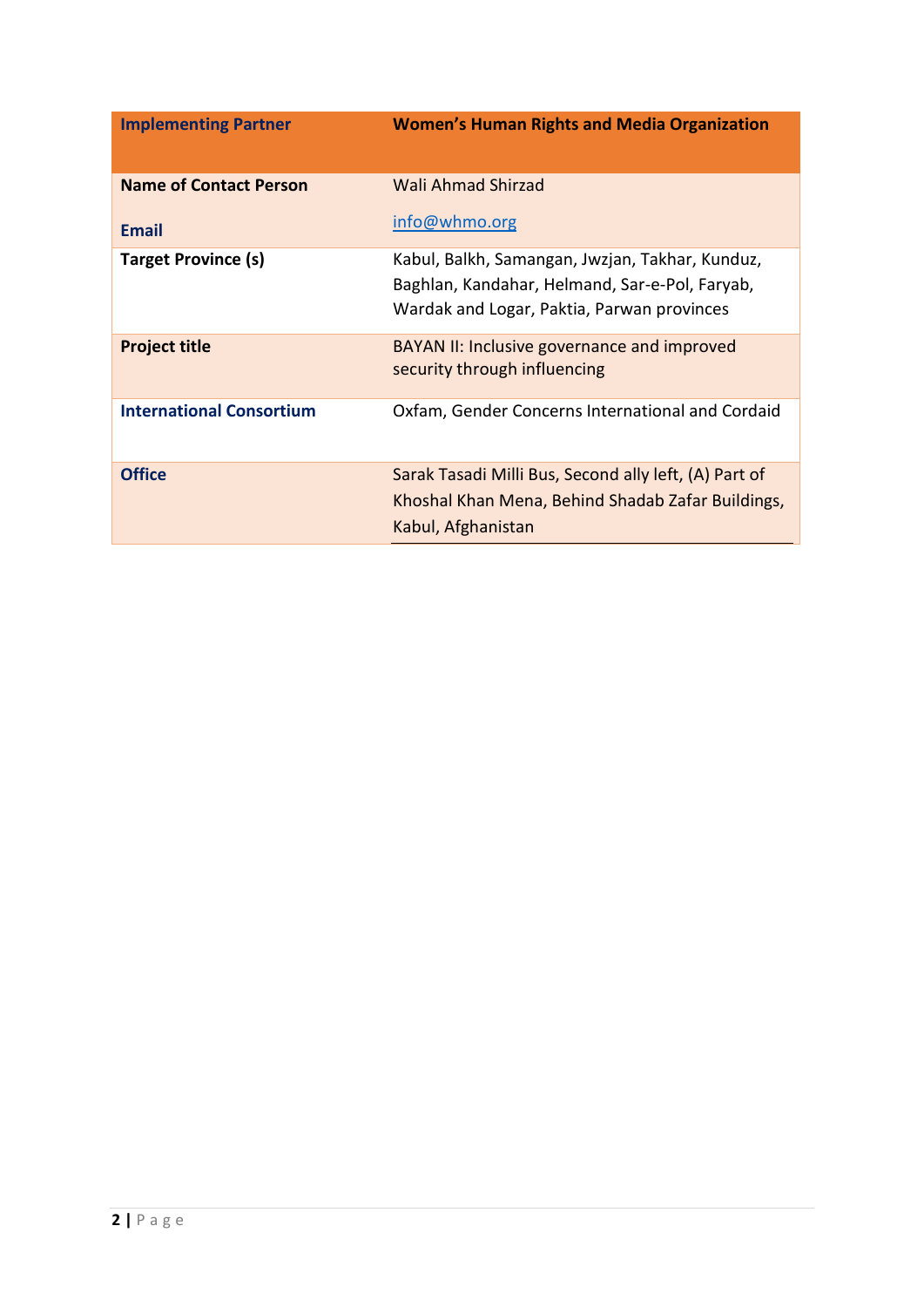# Table of Contents

| What is your assessment of the results of the project so far? Include observations on the<br>performance and the achievement of outputs, outcomes, and impact in relation to specific<br>aoverall objectives, and whether the project has had any unforeseen positive or negative results: 7 |  |
|----------------------------------------------------------------------------------------------------------------------------------------------------------------------------------------------------------------------------------------------------------------------------------------------|--|
|                                                                                                                                                                                                                                                                                              |  |
|                                                                                                                                                                                                                                                                                              |  |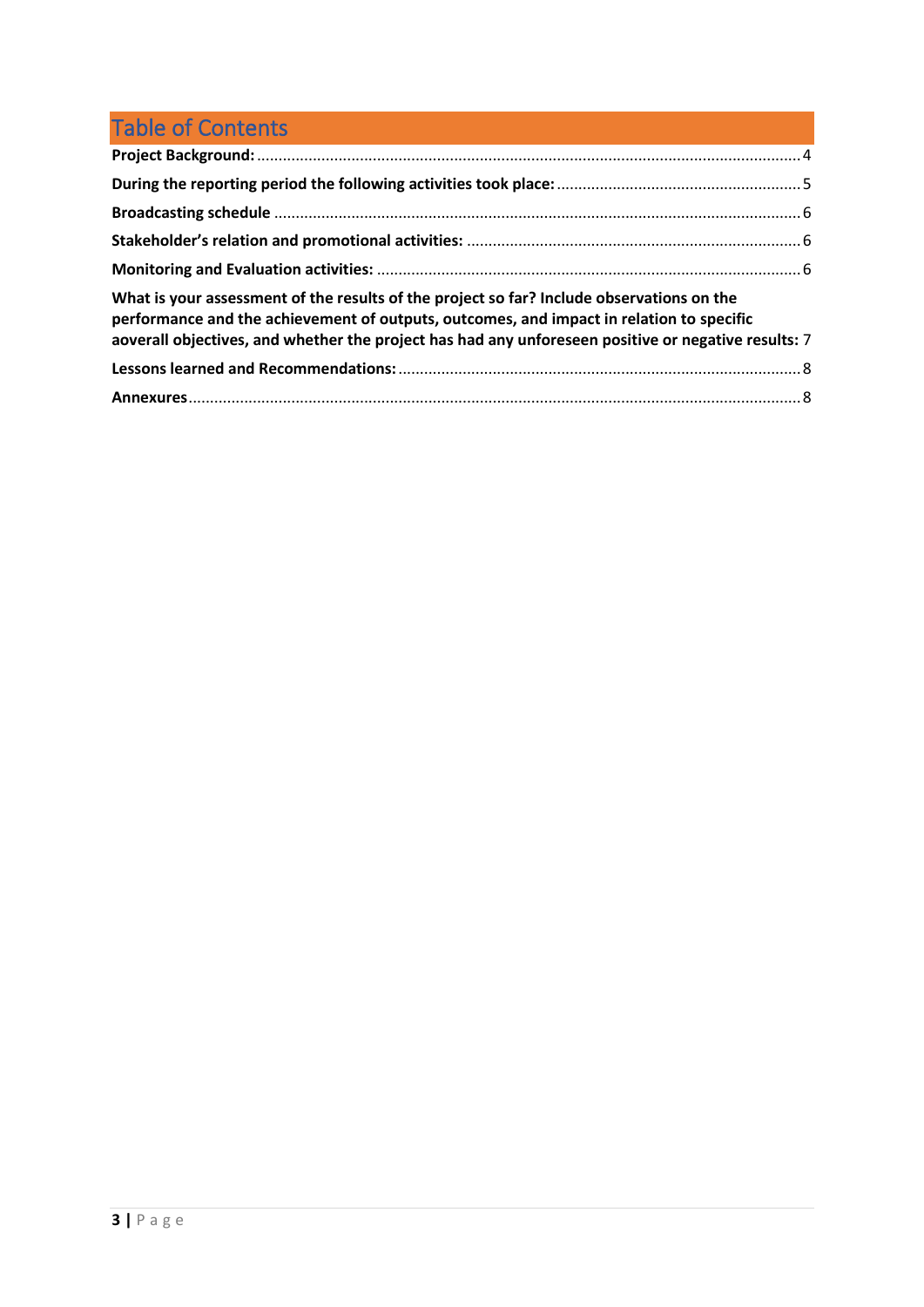## <span id="page-3-0"></span>Project Background:

Bayan, meaning to 'express oneself' in the official languages of Afghanistan, Dari and Pashtu, is a programme designed to link national influencing and awareness raising to the important issue areas of inclusive security and political participation of women. The two-year programme, implemented by three Dutch non-profit international development organisations (INGOs) and seven Afghan Women Organisations (WO) and Civil Society Organisations (CSOs), have leveraged innovative public outreach and awareness platforms; policy influencing and advocacy at the central level in Kabul, across provincial governments and CSOs, and on an international level in The Hague, Brussels and at the United Nations Commission on the Status of Women in New York; and capacity building interventions with partners and programme target participants to promote women's rights in accordance with the Dutch NAP 1325.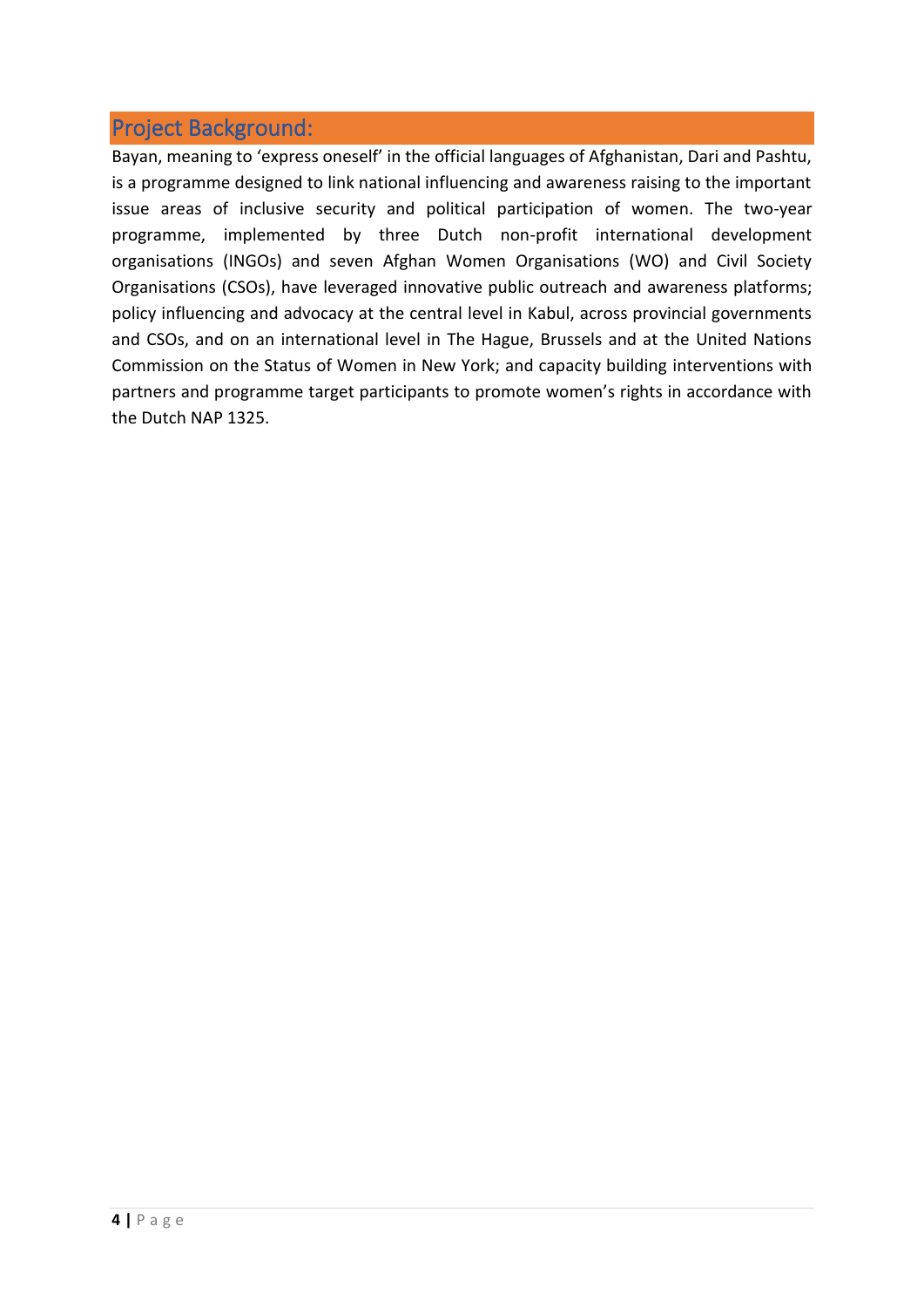## <span id="page-4-0"></span>During the reporting period the following activities took place:

#### **Radio Dramas:**

Under the project total 48 Drama recorded and broadcasted on the different aspects of the family violence are featured in Drama, and raised social awareness on the number of issues related to the family violence: right of widows, rights of heritage,



mutual rights of spouse based on Islamic principles, forced marriage, the benefits of mutual respect between the members of family for wellbeing a family, the conditions of marriage for girls and boys, marriage portion and , right for choosing the partner, right for education, early engagement of children, early marriage, giving daughter to settle debt, honor killing , relation and respect between the family members, recognition of faith and contribution of each members of the family towards wellbeing of the family (Male and Female) etc.

#### **Radio Roundtable Discussions:**

Under the project total 48 Penal discussions have been recorded with total 48 round tables



from the start of project to date. The round tables were attended by the top religious scholars at the country level and women rights activists provided in deep discussion on the family violence form the sharia and Islamic prospective to be more acceptable to listeners and families. The majority of the of the participants of the events conducted were also a key member of the local communities, Civil Societies and

religious scholars who provided constructive feedback and recommendations that can lead to policy initiatives.

#### **Radio Packages:**

Under the project total 48 packages with the female parliamentarians have been conducted



with the total of 48 interviews from the start of the project to date. The interviews with female parliamentarians were also followed by the interviews with other experts: academic scholars, university students, women activists, it contributes to deep understanding of the community, women, Afghan young and families on the benefit of women's political participation, gender equality, women role and right

to work based on Islamic values and women right to vote and be nominated in upcoming parliamentary elections.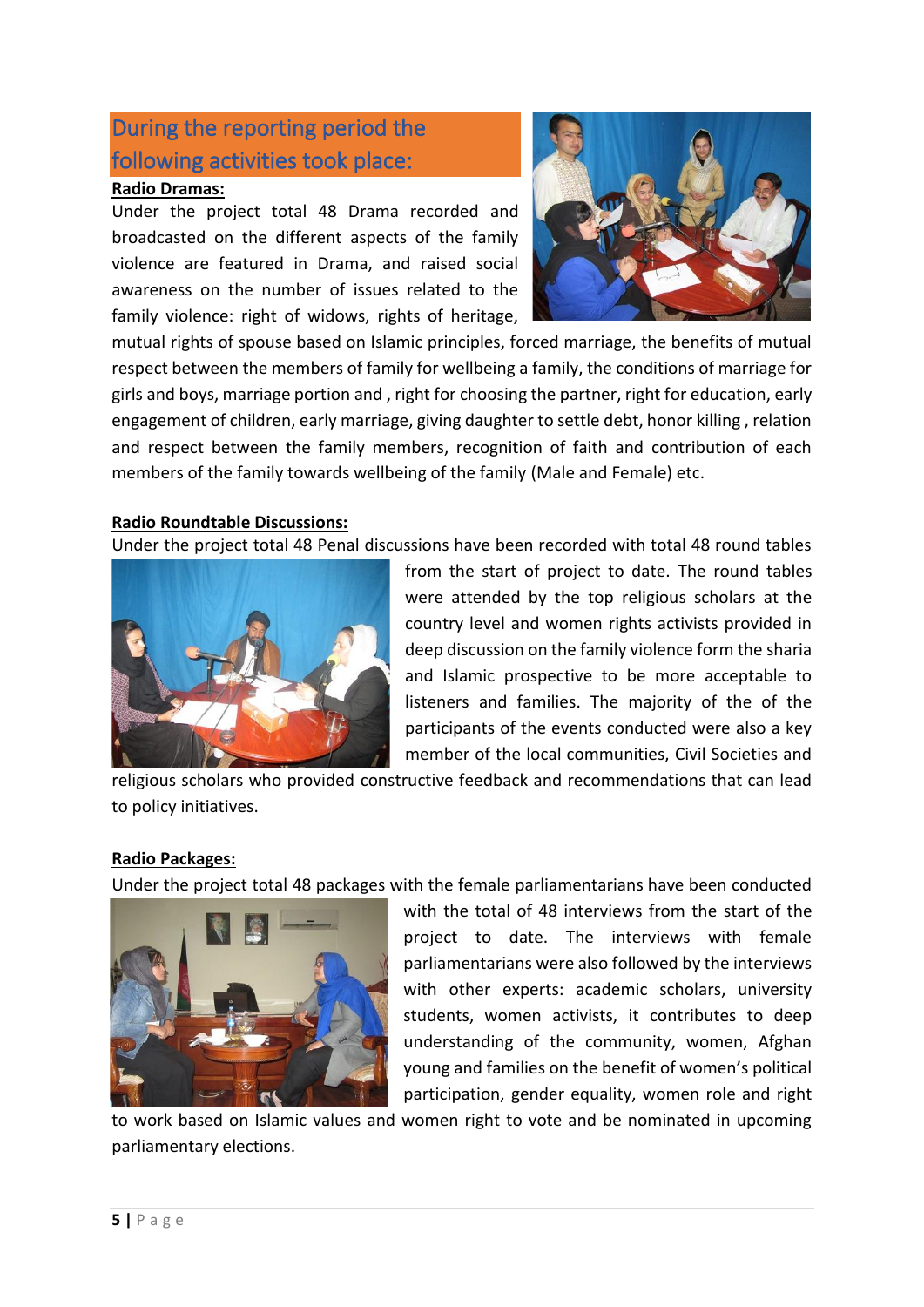## <span id="page-5-0"></span>Broadcasting schedule

**Radio Drama:** the total of 48 dramas (24 Pashto and 24 Dari) had been broadcasted during the reporting period.

**Radio Package:** the total of 48 radio interviews (24 Pashto, 24 Dari) had been broadcasted during the reporting period.

**Roundtable Discussion:** the total of 48 roundtable discussions (24 Pashto, 24 Dari) had been broadcasted during the reporting period.

The programs (dramas, packages, and panel discussions were aired according to the Project timeline in the specified times (drama: Tuesday, Time: 2:00 pm, 2:05 pm, package: Wednesday, Time: 2:00 pm, 2:10 pm, panel discussions: Thursday, Time: 2:00 pm, 2:20 pm)

## <span id="page-5-1"></span>Stakeholder's relation and promotional activities:

- Weekly and bi-weekly meetings were initiated with the radio broadcasting partners for compiling the feedback received from the listeners from the radio stations. In addition, to get their feedback in regards to the quality of the programs in order to integrate feedback to be integrated into the program production to ensure the quality of the programs aligned with the context and culture and full file the expectations of the listeners.
- Continues outreach and communication and visibility of the programs and dissemination of programs broadcasting information in to reach to wider listener has been commenced through; distribution of information leaflet (poster) during the focus group meetings. the information is also disseminated through our local radio partners in the provinces as well as by the provincial departments of women affairs in the province.
- Coordination meeting area also conducted with the ministry of women affairs, provincial departments of women affairs, civil society networks for coordination of the program activities; radio broadcasting and focus group meetings, selection of participants for the focus groups meetings.

### <span id="page-5-2"></span>Monitoring and Evaluation activities:

- During the implementation of the project WHMO provided regular monitoring of the programs broadcasting based on the broadcasting schedule by WHMO journalist Through partner radios the office on daily basis.
- WHMO also initiative the cooperation plan agreed with the Ministry of Women Affairs, for monitoring the programs aired by the local radio stations by the provincial department of women affairs. The provincial departments of women affairs were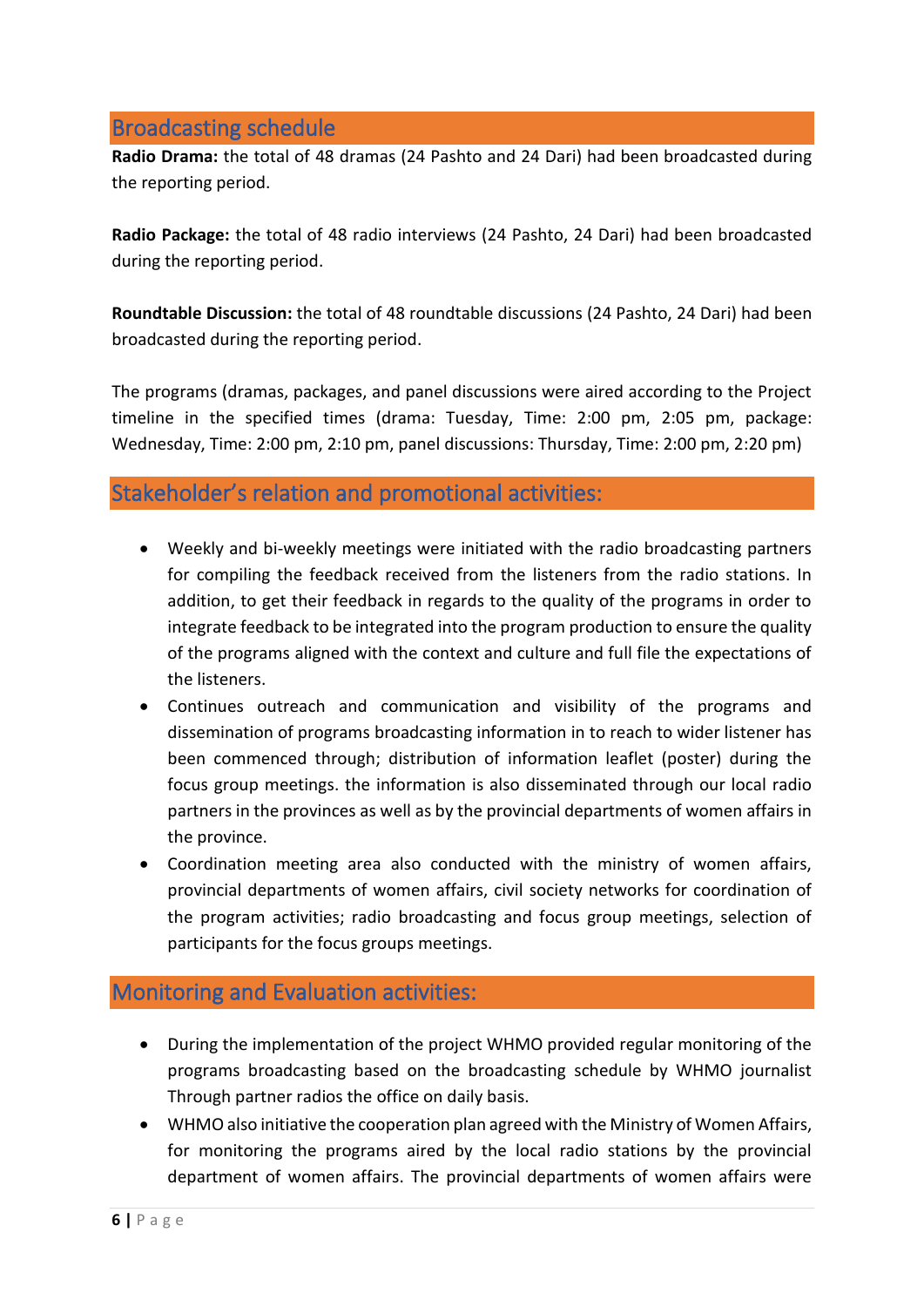consistently encouraged and engaged in monitoring of the program broadcasting. WHMO provided regularly with the department of provincial women affair through the phone to receive their feedback in regards to the broadcasting and feedback of the listeners and also relevance and interest of the program in the province.

• WHMO project officer performed weekly monitoring of the program through Nye CD Distribution Network.

<span id="page-6-0"></span>What is your assessment of the results of the project so far? Include observations on the performance and the achievement of outputs, outcomes, and impact in relation to specific and overall objectives, and whether the project has had any unforeseen positive or negative results:

Under the project, 4 rounds one-day focus group meetings have been conducted in Kabul,



Jwzjan, Takhar, and Baghlan Provinces. The meetings participated by the representative of civil societies, listeners, teachers, media organizations, youths, and members of other professional societies such as women groups, universities, legal associations. The purpose of the meetings to evaluate the quality of the radio produced under the project, the major issues in regards to the women's political participation in the provinces which to be included in

the program and also relevancy of the program with local costume and culture and potential impact of the programs. Their inputs are received through designed questionnaires. Inputs from the focus group were played a key role in ensuring the quality of the program, relevance with the existing issues of women encouraged and increased the listeners in regards to the program which is one of the key success increased potential impact on gender equality, gender based violence, women's political participation, prevention and protection.

The provided feedback from the listeners through direct phone calls to our media monitor and our panelist are the key indicators of the success of the programme, according to their feedback, the programs listen with great interests in the rural areas, and one of the key factors of the interest is integrating the religious aspect of the issue related to the women's rights especially violence against women and women political participation and women's rights in all component of the programme.